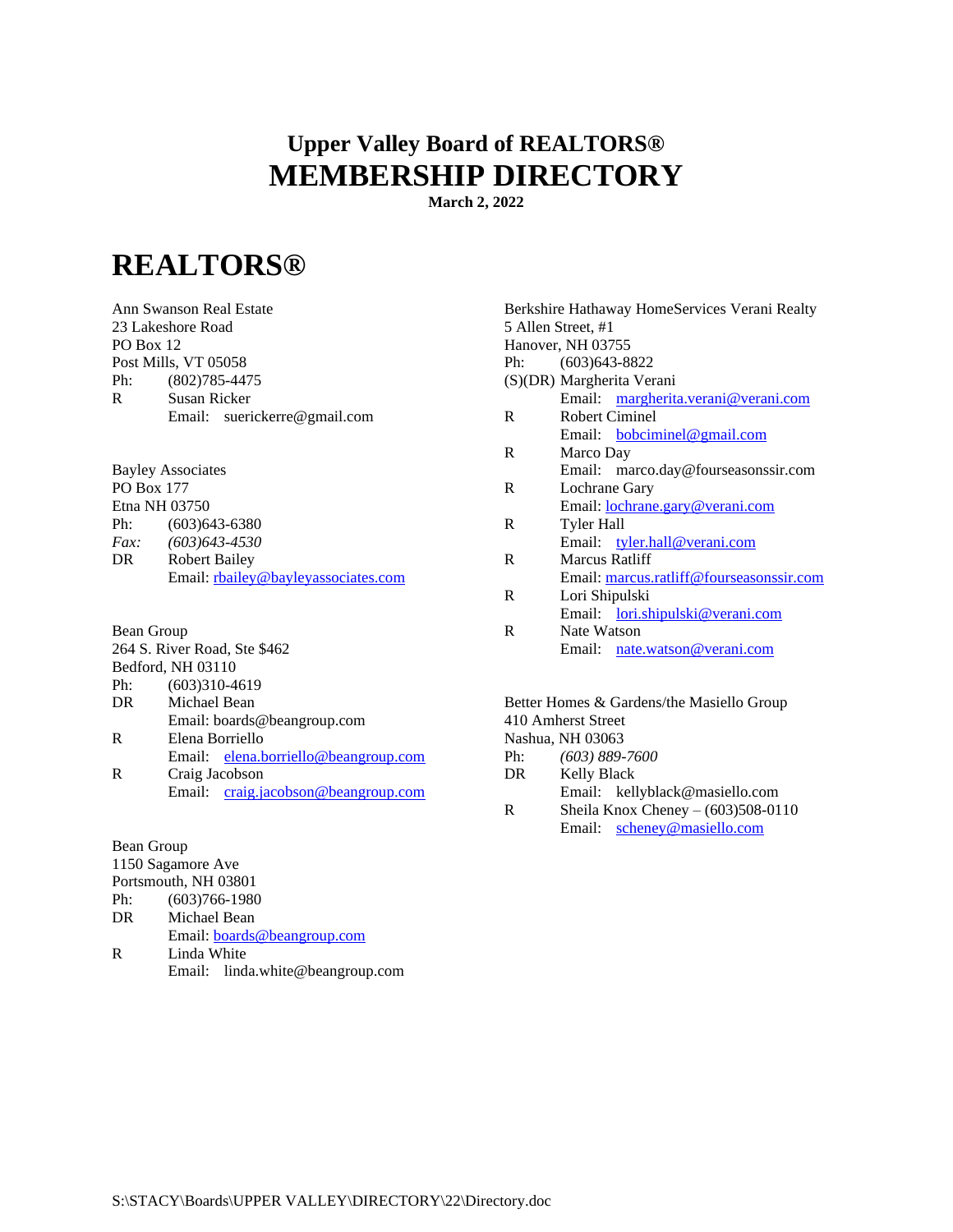|      | Better Homes & Gardens/ The Masiello Group |
|------|--------------------------------------------|
|      | 3 Lebanon Street, Suite 6                  |
|      | Hanover, NH 03755                          |
| Ph:  | $(603)$ 653-8490                           |
| Fax: | N/A                                        |
| DR.  | Mark Roden                                 |
|      | Email: markroden@masiello.com              |
| R    | Richard Kuskowski                          |
|      | Email: richardkuskowski@masiello.com       |
| R    | <b>Avery Reavill</b>                       |
|      | Email: averyreavill@masiello.com           |
| R    | Harold Sheeler                             |
|      | Email: hsheeler@gmail.com                  |
| R    | Charles Trask                              |
|      | Email: charlestrask@masiello.com           |
|      |                                            |

Big Green Real Estate 15 Buck Road Hanover, NH 03755<br>Ph: (603)643-39 Ph: (603)643-3942 *Fax: (603)653-8267* William "Star" Johnson Email: star@biggreenre.com R Margaret Ward Email: [margareteward@comcast.net](mailto:margareteward@comcast.net)

|                | <b>Black House Real Estate</b> |
|----------------|--------------------------------|
| 27 Bank Street |                                |
|                | Lebanon, NH 03766              |
| Ph:            | $(603)678 - 8056$              |
| DR             | Jennifer Snyder Fogg           |
|                | Email: jenny@blackhousere.com  |
|                |                                |

|             | Boxer Property Management, LLC       |
|-------------|--------------------------------------|
| PO Box 5463 |                                      |
|             | W. Lebanon, NH 03784                 |
| Ph:         | $(603)448 - 8808$                    |
| <i>Fax:</i> | $(802)280 - 8800$                    |
| DR          | Jerry Rich                           |
|             | Email: <b>boxerproperty@live.com</b> |

Brick and Barn Group/COMPASS 155 Brewery Lane Portsmouth, NH. 03801<br>Ph: 603.319.4660 603.319.4660 R Terry Boone Email: [terry.boone@compass.com](mailto:terry.boone@compass.com)

| C. G. Shepherd Realty, LLC |                                 |  |  |
|----------------------------|---------------------------------|--|--|
| <b>PO Box 792</b>          |                                 |  |  |
|                            | Grantham, NH 03753              |  |  |
| Ph:                        | $(603)863 - 2809$               |  |  |
| Fax:                       | $(603)863 - 1226$               |  |  |
|                            | Web: www.shepherd-realty.com    |  |  |
| DR                         | Carol Shepherd                  |  |  |
|                            | Email: carol@sheprealty.com     |  |  |
| R                          | Shelbie Clukey                  |  |  |
|                            | Email: shelbie@sheprealty.com   |  |  |
| R                          | Shenia Covey                    |  |  |
|                            | Email: shenia@sheprealty.com    |  |  |
| R                          | <b>Christine Engert</b>         |  |  |
|                            | Email: christine@sheprealty.com |  |  |
| R                          | Debra Goodwin                   |  |  |
|                            | Email: debbie@sheprealty.com    |  |  |
| R                          | Kerrie Roy                      |  |  |
|                            | Email: kerrie@sheprealty.com    |  |  |
| R                          | Max Shepherd                    |  |  |
|                            | Email: max@sheprealty.com       |  |  |
|                            |                                 |  |  |
|                            |                                 |  |  |
| Century 21 Cardinal        |                                 |  |  |

|    | 381 Main Street, Suite 1             |
|----|--------------------------------------|
|    | Nashua, NH 03060                     |
|    | Ph: (603)889-3233                    |
|    | <i>Fax:</i> $(603)882-4474$          |
|    | Web: www.findahomenh.com             |
| DR | <b>Richard Cardinal</b>              |
|    | Email: c21cardinalnhoffice@gmail.com |
| R  | David Aughey                         |
|    | Email: davida84@hotmail.com          |
| R  | John Bishop                          |
|    | Email: john.bishop@century21.com     |
| R  | Anda Brandus                         |
|    | Email: anda@brandusrealty.com        |
| R  | William Brown                        |
|    | Email: realestatebill31@yahoo.com    |
| R  | Liliana Colburn                      |
|    | Email: urhomelc@yahoo.com            |
| R  | Andrew Doyle                         |
|    | Email: adoyle1237@gmail.com          |
| R  | Tina Lisa                            |
|    | Email: tina lisa@comcast.net         |
| R  | Anita Poulin                         |
|    | Email: anitacfl@comcast.net          |
| R  | Corinne Shea                         |
|    | Email: corlavoie1@aol.com            |
| R  | Martin Tymowicz                      |
|    | Email: martin.tymowicz@century21.com |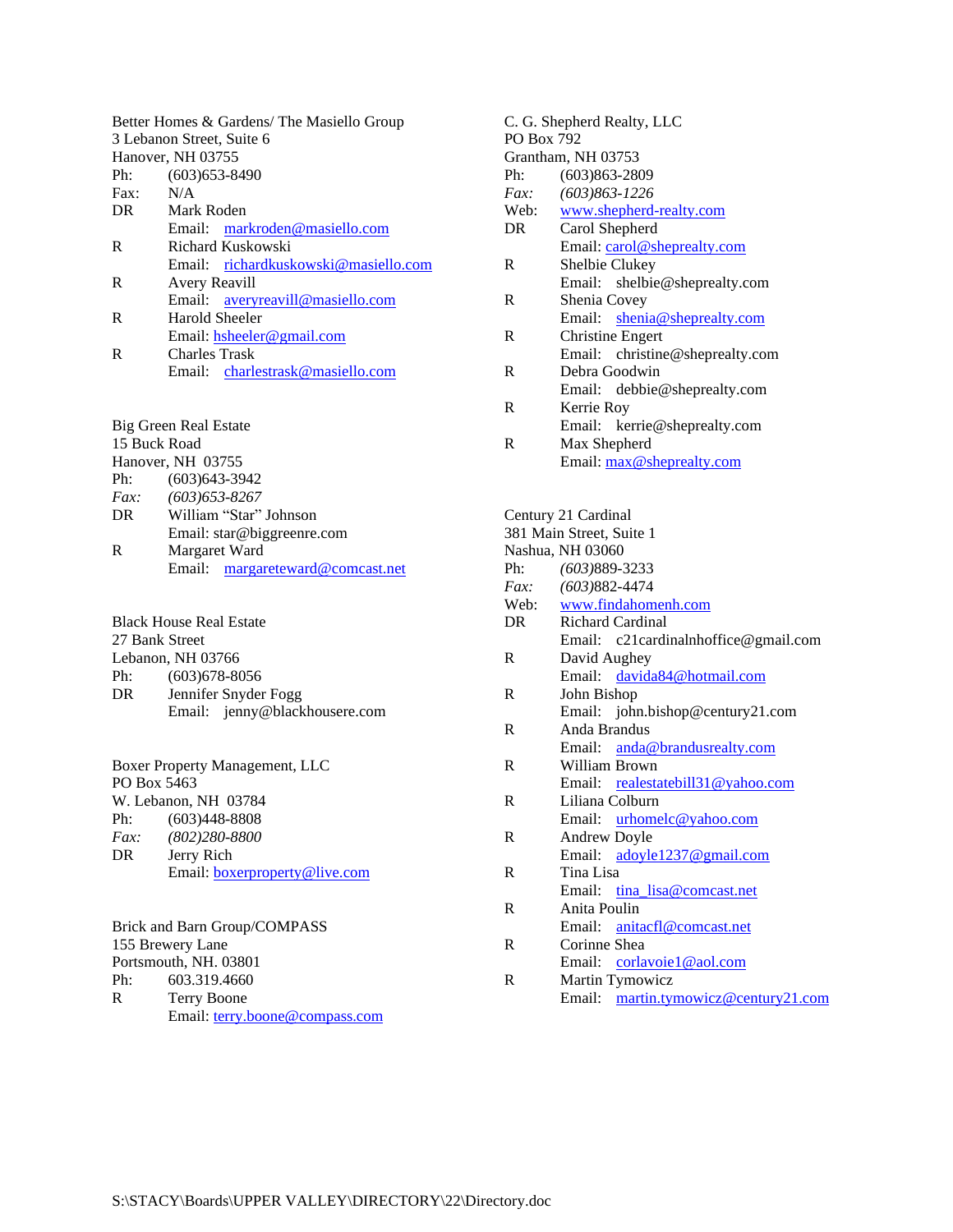| 4 Main Street | Century 21 Shepard and Flint Realty<br>Newport, NH 03773 |
|---------------|----------------------------------------------------------|
| Ph.           | $(603)863 - 2200$                                        |
| Fax           | $(603)863 - 2262$                                        |
| DR            | April Shepard                                            |
|               | Email: rashepard5@yahoo.com                              |
| R             | Henry Vashaw                                             |
|               | Email: henry.vashaw@yahoo.com                            |
|               |                                                          |
|               |                                                          |
|               | Coldwell Banker Lifestyles.                              |
|               | 8 W. Wheelock Street                                     |
|               | Hanover, NH 03755                                        |
| Ph:           | $(603)643 - 6406$                                        |
| Fax:          | $(603)$ 643-1887                                         |
| DR            | <b>Charlene Gaudette</b>                                 |
|               | Email: charlene@thecblife.com                            |
| R             | Kirk Baird                                               |
|               | Email: kirk@thecblife.com                                |
| R             | Jeffrey Batchelder                                       |
|               | Direct Line:                                             |
|               | $(603)$ 667-5053                                         |
|               | Email: jeff@thecblife.com                                |
| R             | Gabbie Black                                             |
|               | Email: gabbie@thecblife.com                              |
| R             | Salvatore Cania, III                                     |
|               | Cell:<br>$(603)286 - 0016$                               |
|               | Email: sal@thecblife.com                                 |
| R             | Nan Carroll                                              |
|               | Direct Line: (603) 643-9494                              |
|               | Email: Nan@Thecblife.com                                 |
| R             | Rowan Carroll                                            |
|               | Email: rowan@thecblife.com                               |
| R             | <b>Michael Darrow</b>                                    |
|               | Email: mike@thecblife.com                                |
| R             | Kirsten Elin                                             |
|               | Email: Kirsten@Thecblife.com                             |
| R             | Mariruth Graham                                          |
|               | Cell: (603)727-6172                                      |
|               | Email: Mariruth@Thecblife.com                            |
| R             | <b>Emily Goss</b>                                        |
|               | Email:<br>Emily@Thecblife.com                            |
| R             | <b>Rowen Goss</b>                                        |
|               | Email: rgoss@Thecblife.com                               |
| R             | Susan B. Green                                           |
|               | Direct Line: (603) 643-1885                              |
|               | Email: Susan@Thecblife.com                               |
| R             | Pat Greene                                               |
|               | Direct Line: (603) 643-9395                              |
|               | Email: Pat@Thecblife.com                                 |
| R             | Jill Axtell Harlow                                       |
|               | Email: jill@thecblife.com                                |
| R             | Jennifer Jones                                           |
|               | Email: Jennifer.a.jones@dartmouth.edu                    |
|               |                                                          |
| R             | Lindsay Knittle                                          |
|               | Email: lindsay@thecblife.com                             |

| R    | <b>Shane MacDonald</b>         |
|------|--------------------------------|
|      | Email: shane@Thecblife.com     |
| R    | Liam McCarthy                  |
|      | Direct Line: (603) 643-9392    |
|      | Email: Liam@Thecblife.com      |
| R    | Amy Redpath                    |
|      | Direct Line: (603) 643-9405    |
|      | Email: Amy@Thecblife.com       |
| R    | Heidi Reiss                    |
|      | Direct Line: (603) 643-1889    |
|      | Email: Heidi@Thecblife.com     |
| R    | Jerry Roberts                  |
|      | Email: jerry@thecblife.com     |
| R    | Melissa Robinson               |
|      | Email: melissa@thecblife.com   |
| R    | Barbara Ruel                   |
|      | Email: barbararuel57@gmail.com |
| R    | Heidi Ruth                     |
|      | Direct Line: (603) 667-1730    |
|      | Email: hruth@thecblife.com     |
| R    | Paula Small                    |
|      | Direct Line: (603) 643-9396    |
|      | Email: Paula@Thecblife.com     |
| R    | Wynne Washburn                 |
|      | Email: Wynne@Thecblife.com     |
| R    | Delia Wallace                  |
|      | Email: delia.wallace@gmail.com |
| R    | Sam Westelman                  |
|      | Direct Line: (603) 643-9498    |
|      | Email: Sam@shelley-co.com      |
| R    | Loren Wehmeyer                 |
|      | Email: contact@thecblife.com   |
|      |                                |
|      | Coldwell Banker Lifestyles     |
|      | 18 Pioneer Point               |
|      | Grantham, NH 03753             |
| Ph:  | 617-4440                       |
| Fax: | 863-7132                       |
|      |                                |

| DR | Dee Ann Shepherd                 |
|----|----------------------------------|
|    | Email: <u>deeannre@gmail.com</u> |
| R  | <b>Courtney Massey</b>           |
|    | Email: courtney@thecblife.com    |
| R  | Kyle Shepherd                    |
|    | Email: kyleshepre@gmail.com      |
| R  | Wendie Wright                    |

Email: [wendie@thecblife.com](mailto:wendie@cblifestylesre.com)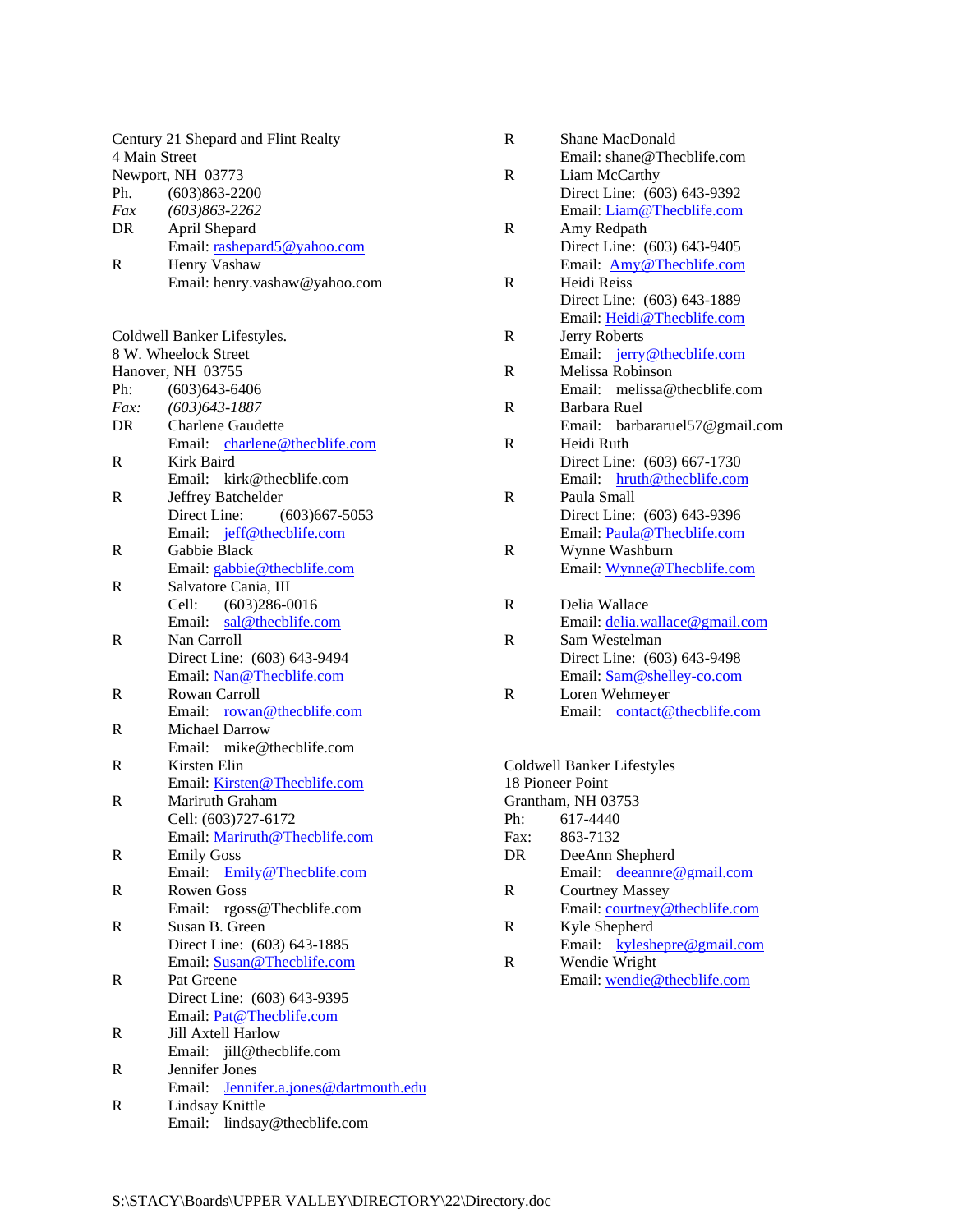Covered Bridge Real Estate PO Box 303 Quechee, VT 05059 Ph: (802)295-7525 DR (S) Gail Childs Email: [gail@coveredbridgere.com](mailto:gail@coveredbridgere.com) R Risa Mornis Email: [risa@coveredbridgere.com](mailto:risa@coveredbridgere.com) R James Shibles Email: alaview@sover.net

Cushing Real Estate 91 Edmunds Road New London, NH 03257 Ph: 252-0730 DR Ben Cushing – bencushing @gmail.com

Dave Walthour Real Estate 119A Hanover Street PO Box 711 Lebanon, NH 03748 Ph: (603)254-4052 DR Dave Walthour Email: [thebrokerdave@gmail.com](mailto:thebrokerdave@gmail.com)

|     | <b>Exit Realty Great Beginnings</b> |
|-----|-------------------------------------|
|     | 6 Garvins Falls Road                |
|     | Concord, NH 03301                   |
| Ph: | $(603)856 - 7169$                   |
|     | Fax: (603)856-7173                  |
|     | DR (S) Kathy Ahlin                  |
|     | Email: kahlin22@gmail.com           |
| R   | Ross Miller                         |
|     | Email: $rossmrelation@gmail.com$    |
|     |                                     |

eXp Realty 6 Loudon Road, Suite 504 Concord, NH 03301 Ph: (888)398-7062 DR (S) Melinda Torrens Email: [melinda.torrens@exprealty.net](mailto:melinda.torrens@exprealty.net) R Crystal Knapp Email: crystal@comehometoNH.com R Aaron Palm Email: [aaron.palm@exprealty.com](mailto:aaron.palm@exprealty.com)

eXp Realty 170 Commerce Way Portsmouth, NH 03801 Ph: (888)398-7062 DR (S) Melinda Torrens Email: [Melinda.torrens@exprealty.net](mailto:Melinda.torrens@exprealty.net) R Adrienne Morrison Email: Adriennemorrison@gmail.com Four Seasons Sotheby's Int'l Realty 17 ½ Lebanon St. Hanover, NH 03755 Ph: (603) 643-6070 *Fax: (603)676-7595* DR Eric Johnston Email: eric.johnston@fourseasonssir.com R Patricia Balbirnie Email: [patty.balbirnie@fourseasonssir.com](mailto:patty.balbirnie@fourseasonssir.com) R Kate Cassidy Email: [kate.cassidy@fourseasonssir.com](mailto:kate.cassidy@fourseasonssir.com) R Richard DuMez Email: [dick.dumez@fourseasonssir.com](mailto:dick.dumez@fourseasonssir.com) R Jane Eakin Email: jane.eakin@fourseasonssir.com R Annette Hartley-White Email: annette.hartleywhite@fourseasonssir.com R Xenia Heaton Email: [xenia.heaton@fourseasonssir.com](mailto:xenia.heaton@fourseasonssir.com) R Bruce McLaughry Email: [buff.mclaughry@fourseasonssir.com](mailto:buff@fourseasonssir.com) R Leah McLaughry Email: [leah.mclaughry@fourseasonssir.com](mailto:leah.mclaughry@fourseasonssir.com) R Al Michalovic Email: [al.michalovic@fourseasonssir.com](mailto:al.michalovic@fourseasonssir.com) R Jaime Taylor-Durell Email: [Jaime.durell@fourseasonssir.com](mailto:Jaime.durell@fourseasonssir.com) Four Seasons Sotheby's Int'l Realty 103 Route 5 North Fairlee, VT 05045-9701

| Ph:     | $(802)$ 333-4701                         |
|---------|------------------------------------------|
| $Fax$ : | $(802)$ 333-4705                         |
| R       | Dale Bromley                             |
|         | Email: dale.bromley@fourseasonssir.com   |
| R       | Chuck Clifford                           |
|         | Email: chuck.clifford@fourseasonssir.com |
| R       | Marin Haney                              |
|         | Email: marin.haney@fourseasonssir.com    |
| R       | Penny Loschiavo                          |
|         | Email:                                   |
|         | penny.loschiavo@fourseasonssir.com       |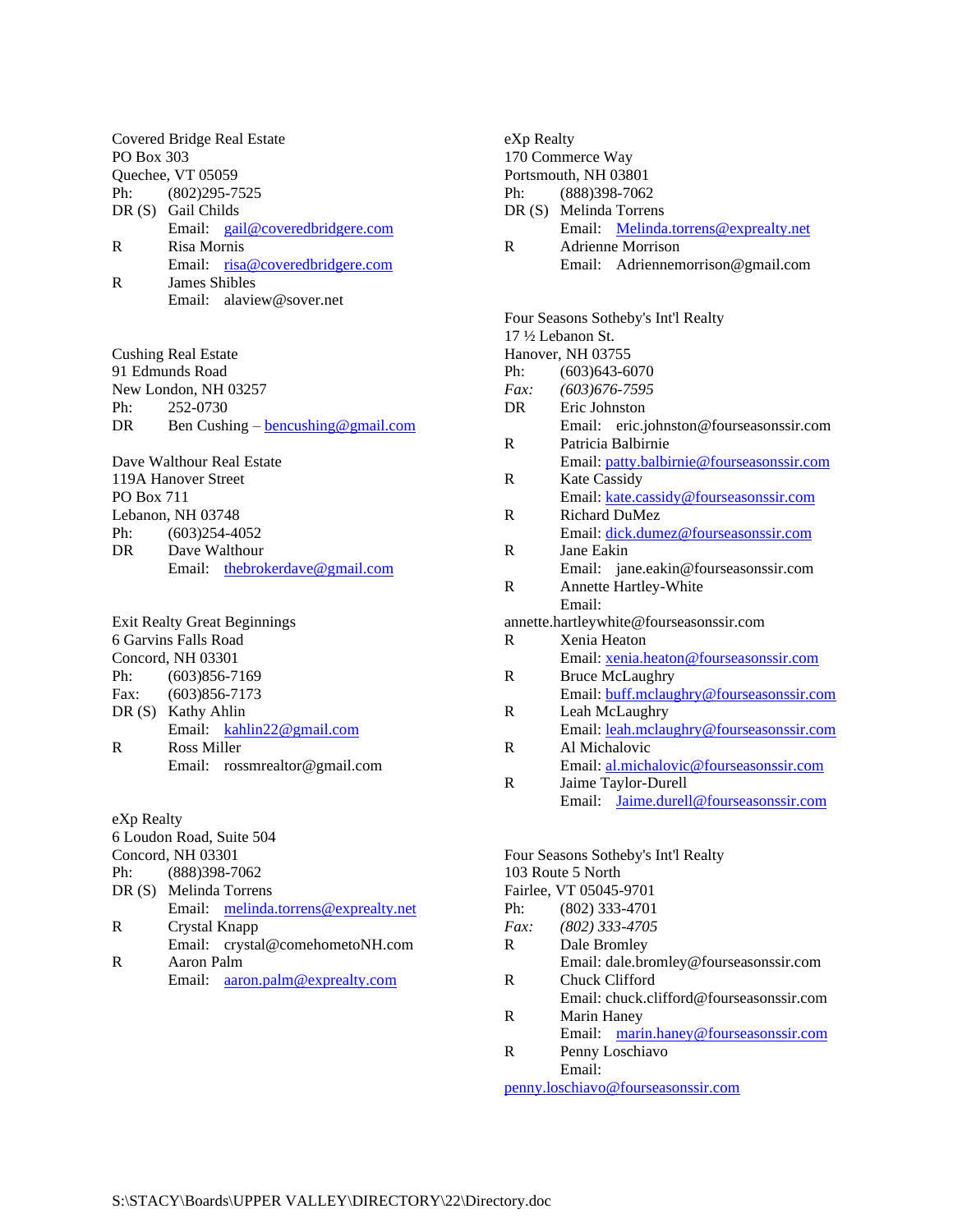| <b>Granite Northland Associates</b> |                                          |
|-------------------------------------|------------------------------------------|
| <b>POB 355</b>                      |                                          |
|                                     | Canaan, NH 03741                         |
| Ph:                                 | $(603)523 - 7200$                        |
| Fax:                                | $(603)523 - 9994$                        |
| Email:                              | office@granitenorthland.com              |
| Web:                                | www.granitenorthland.com                 |
| DR.                                 | Doreen Wyman                             |
|                                     | Email: doreen.wyman@granitenorthland.com |
| R                                   | <b>Bonnie Edge</b>                       |
|                                     | Email: bedge1granitenorthland@gmail.com  |
| R                                   | <b>Tiffany Favreau</b>                   |
|                                     | Email: tiffanyfavreau@yahoo.com          |
|                                     |                                          |

|                   | <b>Granite-Northland Associates</b>  |  |
|-------------------|--------------------------------------|--|
| PO Box 163        |                                      |  |
| Enfield, NH 03748 |                                      |  |
| Ph:               | $(603)$ 632-5567                     |  |
|                   | Cell: (603)731-7387                  |  |
| Email:            | office@granitenorthland.com          |  |
| Web:              | www.granitenorthland.com             |  |
| DR                | Donald Wyman                         |  |
|                   | Email: donwyman@granitenorthland.com |  |
|                   |                                      |  |

Housing Solutions Real Estate Hanover Road Professional Center 367 Route 120, Unit B-7 Lebanon, NH 03766 Ph: (603)643-4800 *Fax: (603)643-4811* Web: <www.hs-re.com> DR Carol Robert Email: <carol@hs-re.com> R Hannah Holbrook Email: hannah@hs-re.com R Penny Klotz Email: [penny@hs-re.com](mailto:penny@hs-re.com) R Matt McIntyre Email: [matt@hs-re.com](mailto:matt@hs-re.com) KCC Properties Realty, Inc.

32 Lebanon Street, Suite A Hanover, NH 03755 Ph: (603)643-5966 *Cell: (603)359-3157* DR Jolin Salazar-Kish Email:<jolin@kccproperties.com>

| Keller Williams Metropolitan |                                   |
|------------------------------|-----------------------------------|
| 168 S. River Road            |                                   |
| Bedford, NH 03110            |                                   |
| $(603)232 - 8282$<br>Ph:     |                                   |
| Alan Rice<br>DR              |                                   |
|                              | Email: arice@kw.com               |
| R                            | Amy Gamache Perkins               |
|                              | Email: amyelizabeth@kw.com        |
| R                            | Sabrina Tatham                    |
|                              | Email: $sabrina.tatham@gmail.com$ |
|                              |                                   |

Keller Williams Lakes – Meredith 66 NH Route 25 Meredith, NH 03253 Ph: (603) 569-4663 DR (S) Nate Dickey Email: ndickey@kw.com R Randy Snelling Email: [snelling.randy@gmail.com](mailto:snelling.randy@gmail.com) R Taylor Medeiros-Batey Email: [taylormbatey@gmail.com](mailto:taylormbatey@gmail.com) R Leila Tarantelli Email: [leilatarantelli@gmail.com](mailto:leilatarantelli@gmail.com)

Keller Williams, Woodstock 59 Central Street Woodstock, VT 05091 Ph: (802)432-3105 DR(S) Karin Ericson Email: [karin@kw.com](mailto:karin@kw.com) R Katie Gilbert (Secondary) Email: [kate@kateandco.realestate.com](mailto:kate@kateandco.realestate.com)

Keller Williams, Vermont/H2O Realty Team PO Box 426 St. Johnsbury, VT 05819 Ph: (802)633-3918 DR (S) Karin Ericson Email: [karin@kw.com](mailto:karin@kw.com) R James Dillon Email: JPD@h2ore.com

LaBombard Peterson Realty Group, LLC #4 Willis House 2 South Park Street PO Box 285 Lebanon, NH 03766 Ph: (603)448-0600 DR Lynne LaBombard Email: [lynne@labombardpeterson.com](mailto:lynne@labombardpeterson.com)

R Kathy Peterson Email: [kathy@labombardpeterson.com](mailto:kathy@labombardpeterson.com)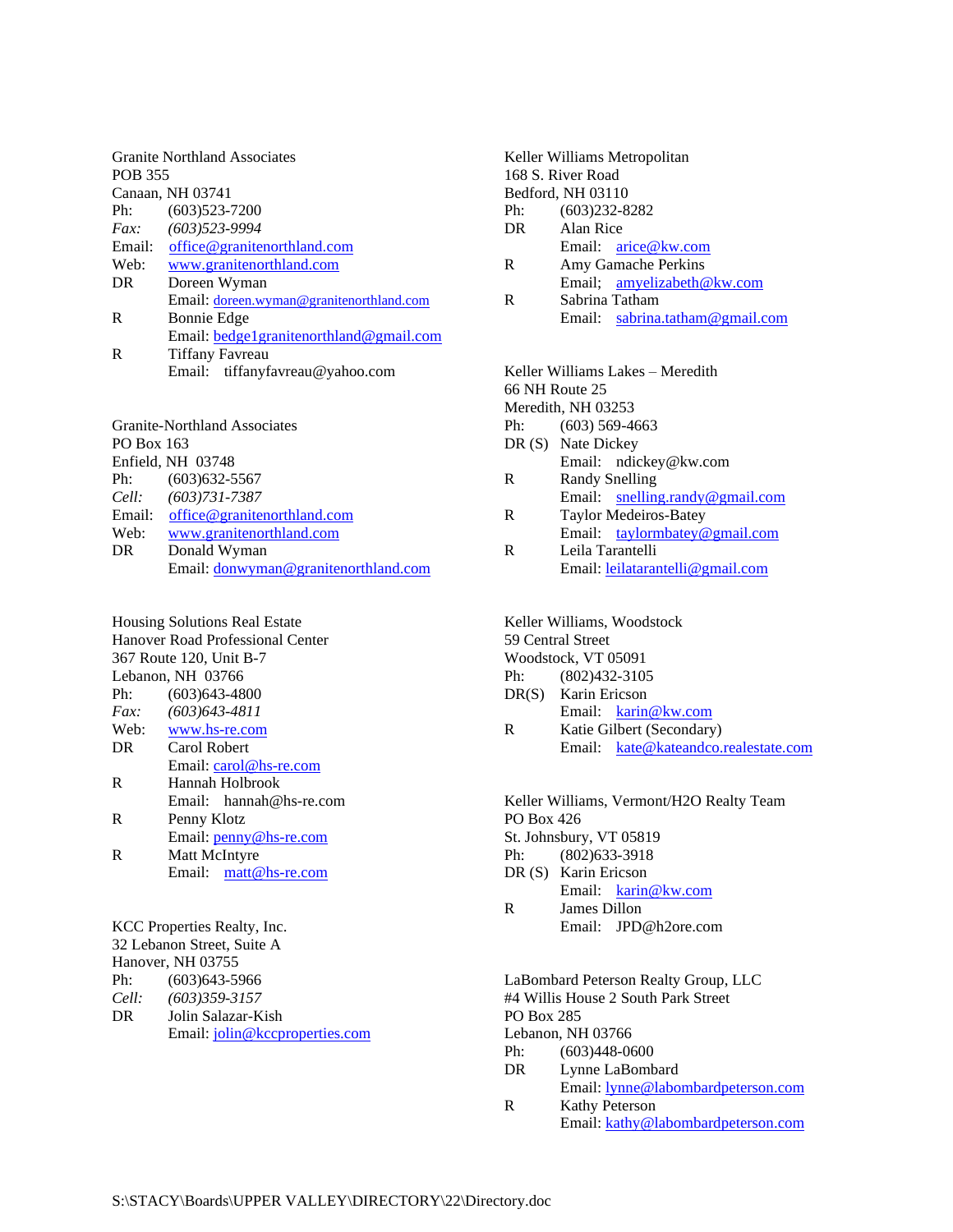LindeMac Real Estate PO Box 5244 Hanover, NH 03755 Ph: (603)643-4900 *Fax: (603)643-4911* DR Linde McNamara Email:<linde@lindemac.com> R Barbara Heyl R Alison Hopkins Email: alison@lindemac.com R John McNamara Email: [johnmacpv@gmail.com](mailto:johnmacpu@gmail.com) R Jennifer Zorko Email: [jennifer@lindemac.com](mailto:jennifer@lindemac.com)

Lyman Realty Inc. 163 Central Street Woodsville, NH 03785 Ph: (603)747-2796 *Fax: (603)747-2797* DR Heidi DeBrino Email: hidebrino@gmail.com R Paul Kidder Email: [plkidder@charter.net](pkidder@charter.net) R Matthew Lyman Email: [mattlymanre@gmail.com](mailto:mattlymanre@gmail.com)

Martha E. Diebold Real Estate PO Box 30 Hanover, NH 03755 Ph: (603)643-4200 *Fax: (603)643-4270* Web: <www.marthadiebold.com> DR Susanne Pacilio Email: <spacilio@marthadiebold.com> R Jane B. Darrach Home Phone: (603) 448-3328 Email: <jdarrach@marthadiebold.com>

Martha E. Diebold Real Estate POB 1 Lyme NH 03768 Ph: (603)795-4816 *Fax: (603)795-4222* Web: <www.marthadiebold.com> DR Martha E. Diebold Email: [mdiebold@marthadiebold.com](mdiebold@marthadiebold.com%20) R Bonnie Bergeron Email: [bbergeron@marthadiebold.com](bonnie.jb@valley.net) R Jo Ann Riemer Email: <jriemer@marthadiebold.com>

Moseley Associates 48 Stagecoach Road PO Box 706 White River Jct., VT 05001 Ph: (802)296-2600 Fax: (802)296-3673 R Megan Moseley Email: [megan@moseleyassociates.net](mailto:megan@moseleyassociates.net)

New England Real Estate Advisors, LLC 55 Village Green Box 86 Quechee, VT 05059 Ph: (802)299-2436 DR Shane Vahey Email: shane@shanevahey.com

Northeast Commercial Realty 21 Technology Dr., Ste. 6 W. Lebanon, NH 03784 Ph: (603)298-9999 *Fax: (603)298-5065* DR Bukk G. Carleton, III Email: bgcarleton@gmail.com R Kelly-Sue Caron Email: [kscaron@yahoo.com](mailto:kscaron@yahoo.com)

Patrick Flanagan Real Estate 32 Main Street West Lebanon, NH 03784 Ph: (603)298-7670 DR Patrick Flanagan Email: [patrick@flanaganre.com](mailto:patrick@flanaganre.com)

RE/MAX Group 1 REALTORS® PO Box 321 Norwich VT 05055 Ph: (802)649-1333 *Fax: (802)649-5441* DR Cheryl Herrmann Email: [Cheryl.L.Herrmann@gmail.com](mailto:Cheryl.L.Herrmann@gmail.com)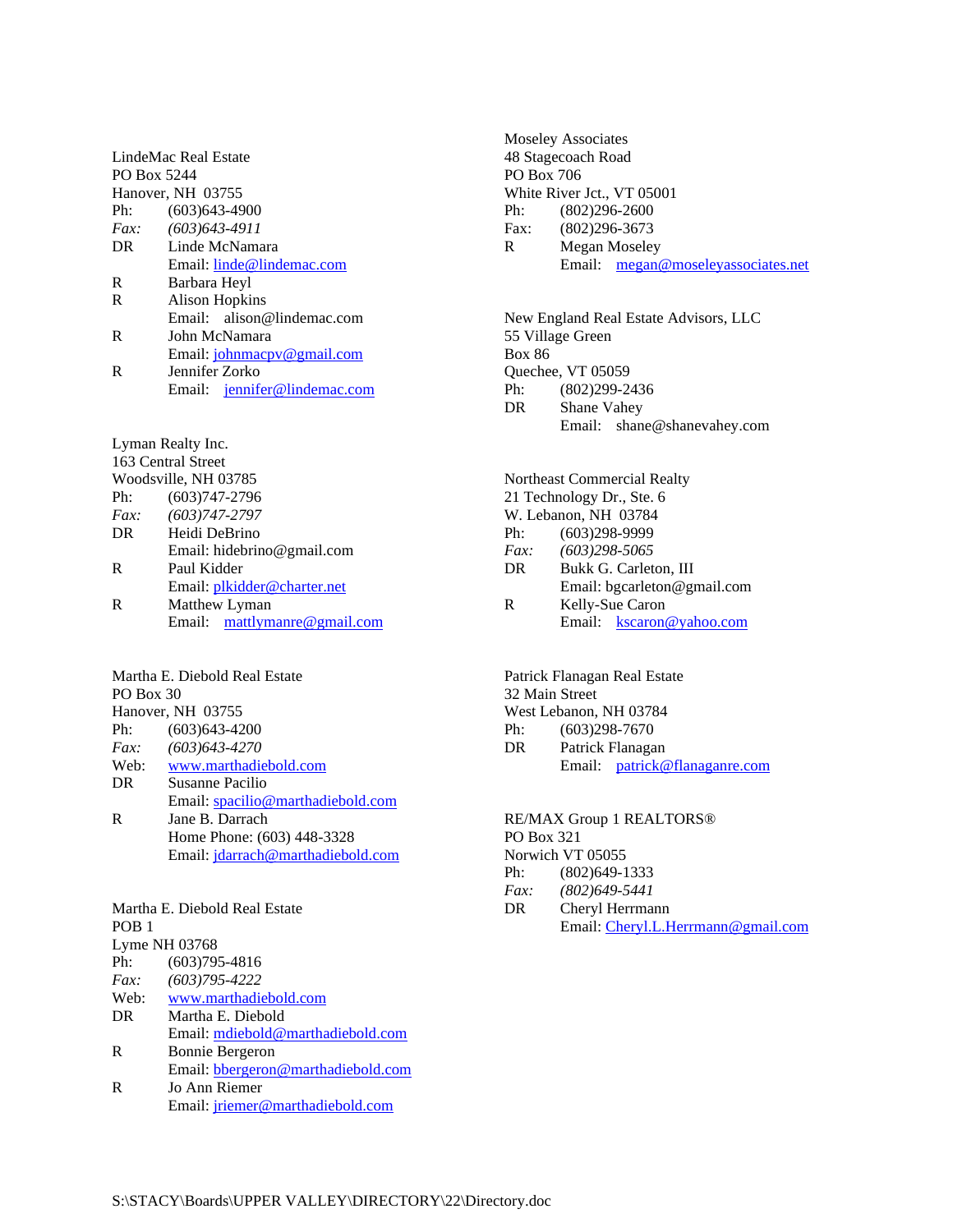| <b>RE/MAX Upper Valley Partners</b> |                                                                        |  |  |
|-------------------------------------|------------------------------------------------------------------------|--|--|
| 120 South Main Street               |                                                                        |  |  |
|                                     | West Lebanon, NH 03784                                                 |  |  |
| Ph:                                 | $(603)298 - 8900$                                                      |  |  |
| $Fax$ :                             | $(603)298 - 8150$                                                      |  |  |
| DR                                  | Gerry Stark                                                            |  |  |
|                                     | Email: gerry@uvmaxre.com                                               |  |  |
| R                                   | Lisa Hitchcock                                                         |  |  |
|                                     | Email: lisa@uvmaxre.com                                                |  |  |
| R                                   | Jennifer Luce                                                          |  |  |
|                                     | Email: jenna@uvmaxre.com                                               |  |  |
| R                                   | <b>Deborah Roberts</b>                                                 |  |  |
|                                     | Email: deb@uvmaxre.com                                                 |  |  |
| R                                   | Erika Smith                                                            |  |  |
|                                     | Email: erika@uvmaxre.com                                               |  |  |
| R                                   | Jill Stark                                                             |  |  |
|                                     | Email: jill@uvmaxre.com                                                |  |  |
|                                     |                                                                        |  |  |
|                                     |                                                                        |  |  |
|                                     | Roger Clarkson, Real Estate                                            |  |  |
| PO Box 5001                         |                                                                        |  |  |
|                                     | Hanover NH 03755                                                       |  |  |
|                                     | Ph: (603)643-6004                                                      |  |  |
| Fax:                                | $(603)$ 643-0093                                                       |  |  |
| DR                                  | Roger Clarkson                                                         |  |  |
|                                     | Email: roger@rogerclarkson.com                                         |  |  |
| R                                   | Colby Clarkson                                                         |  |  |
|                                     | Email: colby@rogerclarkson.com                                         |  |  |
|                                     |                                                                        |  |  |
|                                     |                                                                        |  |  |
|                                     | Roger J. Roberts Real Estate                                           |  |  |
| 6 South Street                      |                                                                        |  |  |
|                                     | Lebanon, N 03766                                                       |  |  |
| Ph:                                 | $(603)448-4005$                                                        |  |  |
| Fax:                                | $(603)448 - 2472$                                                      |  |  |
| DR.                                 | Roger "Peter" Roberts, Jr.<br>Email: peter@rogerjrobertsrealestate.com |  |  |

Snyder Donegan Real Estate Group 35 South Main Street Hanover, NH 03755 Ph: (603)643-0599 DR David Donegan Email: [david.donegan@snyderdonegan.com](mailto:david.donegan@snyderdonegan.com) R Karol Gomes Email: karol.gomes@snyderdonegan.com R Tamara Sullivan

Email: tami.sullivan@snyderdonegan.com

Staggs-Warren Associates PO Box 640 Enfield NH 03748 Ph: (603)632-5525 Email: <info@staggs-warren.com> Web: <www.staggs-warren.com><br>DR William A. Warren, GRI William A. Warren, GRI Email: <bill.warren@staggs-warren.com>

|       | Susan Cole Realty Group, LLC<br>162 Mechanic Street, Suite 1 |  |
|-------|--------------------------------------------------------------|--|
|       | Lebanon, NH 03766                                            |  |
| Ph:   | $(603)448-4500$                                              |  |
| Cell: | $(603)381 - 5522$                                            |  |
| DR.   | Susan Cole                                                   |  |
|       | Email: susan@susancolerealty.com                             |  |
| R     | Brendan Callahan                                             |  |
|       | Email: brendancallahan2@gmail.com                            |  |
| R     | <b>Samuel Roberts</b>                                        |  |
|       | Email: samuel@susancolerealty.com                            |  |
| R     | Rose Smith                                                   |  |
|       | Email: rose@susancolerealty.com                              |  |
| R     | Dawn Troutman                                                |  |
|       | Email: dawn@susancolerealty.com                              |  |

Sylvia Rogers Real Estate Appraisal PO Box 115 White River Junction, VT 05001 Ph: (802)295-5353 *Fax: (802)295-5311* DR Sylvia Rogers Email: <sylviarogers@myfairpoint.net> The Greens at Hanover R.E. Brokerage

53 Lyme Road Hanover, NH 03755 Ph: (603) 643-5512 *Fax: (603)643-3725* DR Lauren Young Email: [lauren@thegreensathanover.com](mailto:lauren@thegreensathanover.com)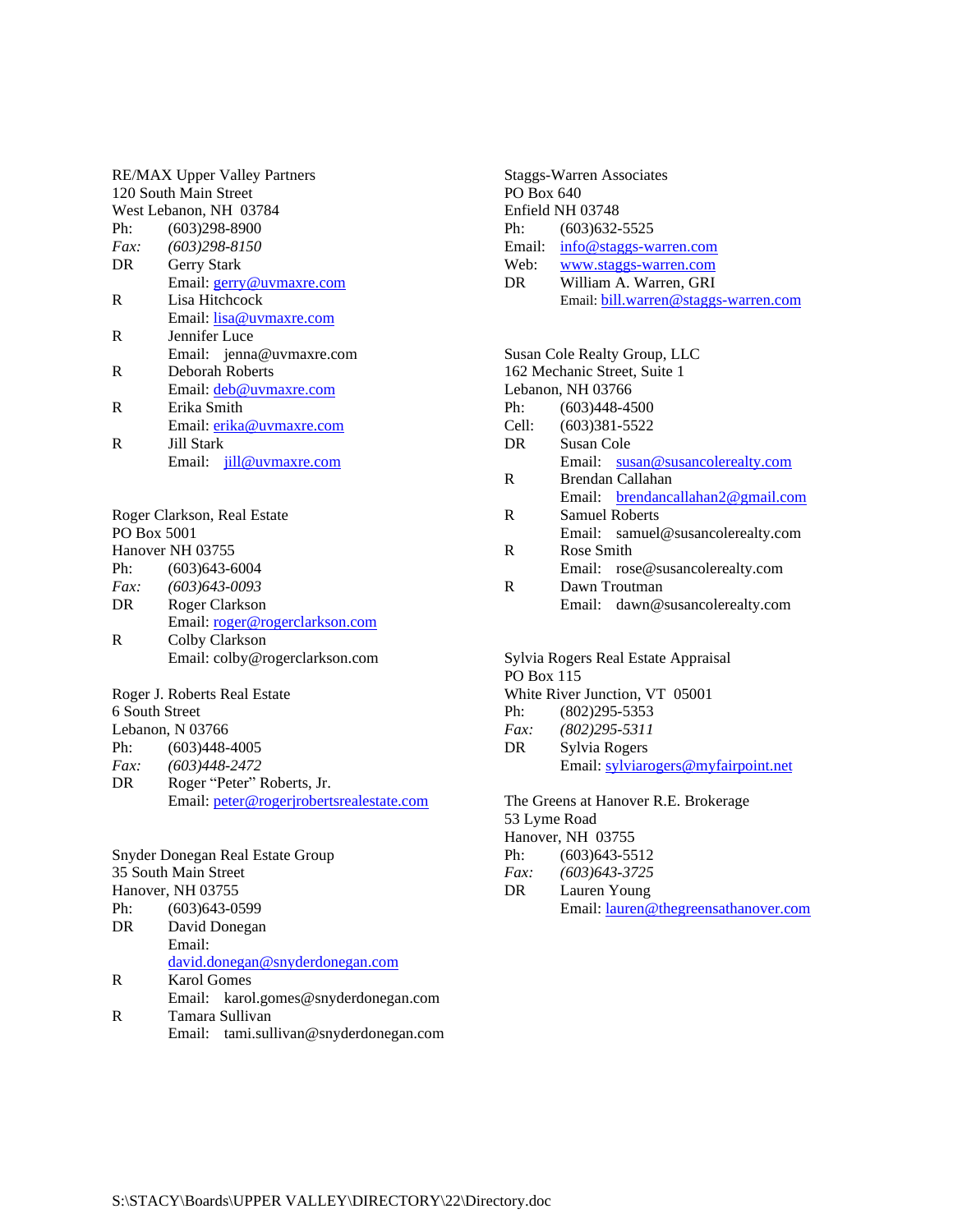| Vanessa Stone Real Estate, LLC |                                   |  |  |  |
|--------------------------------|-----------------------------------|--|--|--|
| 468-7 US Rte 4                 |                                   |  |  |  |
| Enfield, NH 03748              |                                   |  |  |  |
| Ph:                            | $(603)632 - 5757$                 |  |  |  |
| Fax:                           | $(603)$ 632-5727                  |  |  |  |
| Web:                           | www.vanessastonere.com            |  |  |  |
| DR                             | Vanessa Stone                     |  |  |  |
|                                | Email: vanessa@vanessastonere.com |  |  |  |
| R                              | Frederick Bender                  |  |  |  |
|                                | Email: fbender@vanessastonere.com |  |  |  |
| R                              | Jill Kenney                       |  |  |  |
|                                | Email: jill@vanessastonere.com    |  |  |  |
| R                              | Casey Cantlin                     |  |  |  |
|                                | Email: casey@vanessastonere.com   |  |  |  |
| R                              | Sarah Carter                      |  |  |  |
|                                | Email: sarah@vanessastonere.com   |  |  |  |
| R                              | <b>Yarrow Farnsworth</b>          |  |  |  |
|                                | Email: yarrow@vanessastonere.com  |  |  |  |
| R                              | Gordon Gooch                      |  |  |  |
|                                | Email: gordon@vanessastonere.com  |  |  |  |
| R                              | Frederick G. Lane                 |  |  |  |
|                                | Email: fred@vanessastonere.com    |  |  |  |
| R                              | Sandra Lusona                     |  |  |  |
|                                | Email: sandy@vanessastonere.com   |  |  |  |
| R                              | Nicole Soucy                      |  |  |  |
|                                | Email: nsoucy92@gmail.com         |  |  |  |
| R                              | Sam Vidal                         |  |  |  |

Email: <sam@vanessastonere.com>

Vanessa Stone Real Estate, LLC 195 Mechanic Street Lebanon, NH 03766<br>Ph:  $(603)727.01$  $P$ <br>(603)727-9153

| Ph: | $(603)/2/ -9153$               |  |
|-----|--------------------------------|--|
| DR  | Mary Chamberlin                |  |
|     | Email: mary@vanessastonere.com |  |
| R   | Jonathan Merrill               |  |
|     |                                |  |

Email: jon@vanessastonere.com R Wayne Tullar Email: [wayne@vanessastonere.com](mailto:wayne@vanessastonere.com)

| Williamson Group Sotheby's Int., Realty |                                         |  |
|-----------------------------------------|-----------------------------------------|--|
| 24 Elm Street                           |                                         |  |
| Woodstock, VT 05091                     |                                         |  |
| $(802)457 - 2000$<br>Ph:                |                                         |  |
| Fax: (802)457-2761                      |                                         |  |
| DR (S) Laird Bradley                    |                                         |  |
|                                         | Email: laird.bradley@sothebysrealty.com |  |
| R<br>John Chapin                        |                                         |  |
| Email: johnchapin8@gmail.com            |                                         |  |
| R                                       | Richard Higgerson                       |  |
|                                         | Email: Richard.m.higgerson@gmail.com    |  |
| R(S)<br>Daphne Lowe                     |                                         |  |
| Email:                                  |                                         |  |

daphne.lowe@williamson-group.com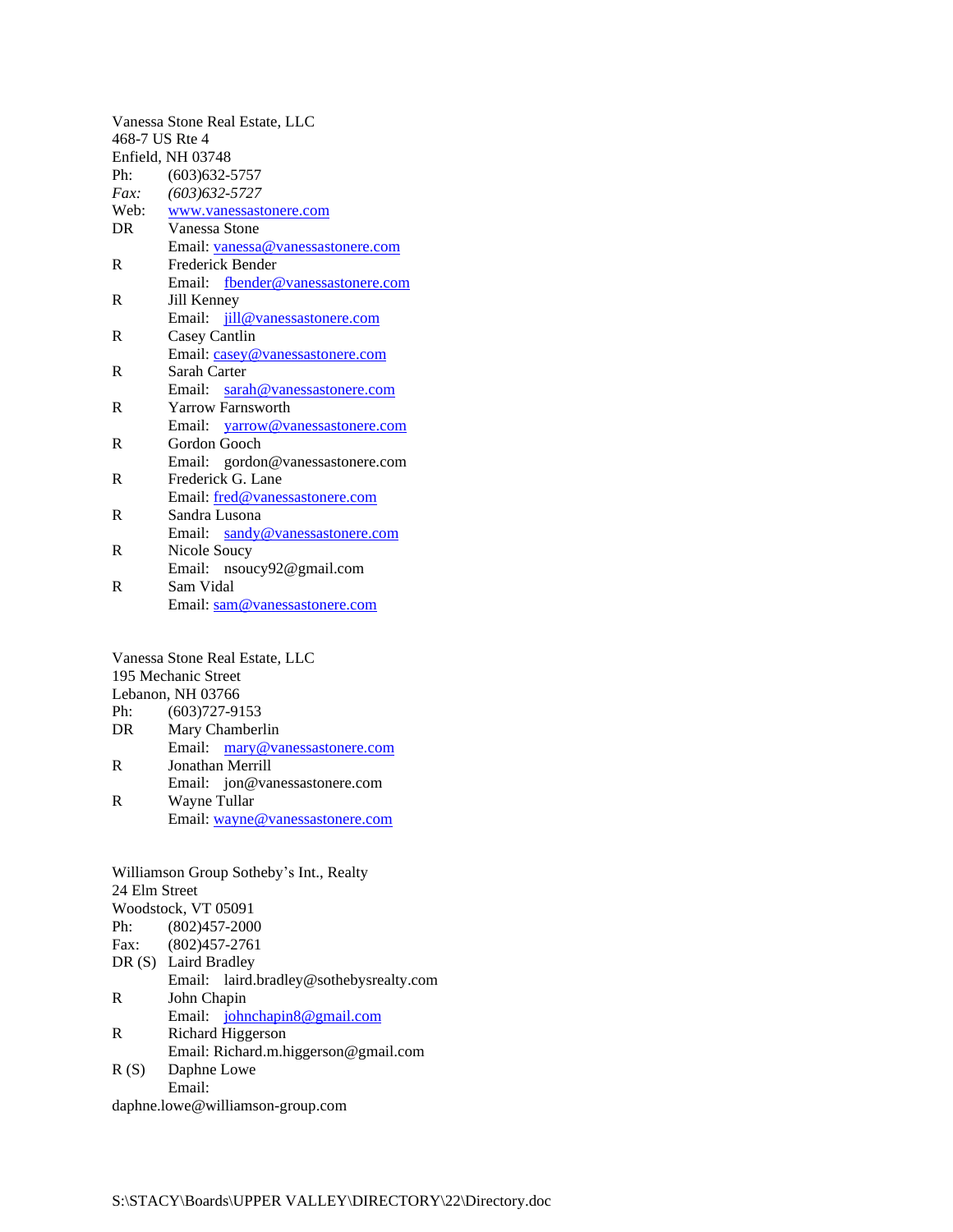## **AFFILIATES**

Bar Harbor Bank & Trust 68 South Main Street Hanover, NH 03755 Ph: (603)843-5293 AF Teri Minelli Email: Tminelli@barharbor.bank

Brian Arenstam, Appraiser 20 McGuinness Ct Gilford, NH 03249 Ph: (603)520-6034 AF Brian Arenstam Email: [barenstam@metrocast.net](mailto:barenstam@metrocast.net)

City of Trees Appraisals PO Box #1704 Grantham, NH 03753 Ph: (208)401-6342 AF Adria Hamm Email: cityoftreesappraisals@gmail.com

Claremont Savings Bank 145 Broad Street PO Box 1600 Claremont, NH 03743 Ph: (603)690-2758 Fax: (603)542-5432 Email: [achilds@claremontsavings.com](mailto:achilds@claremontsavings.com) AF Allison Childs

Criterium-Lalancette & Dudka Engineers 230 N. Main Street, Suite 4 Rutland, VT 05701 Ph: (802)747-4535 *Fax: (802)775-2307* Email: [info@criterium-L-D.com](mailto:info@criterium-L-D.com) AF Rick Lalancette, PE

Dixie L. Brown, Appraisals 4 Hardy Ave Concord, NH 03303 Ph: (603)512-2823 Email: [dixielbrown@yahoo.com](mailto:dixielbrown@yahoo.com) AF Dixie L. Brown

Eastman Community Association PO Box 53 Grantham, NH 03753 Ph: (603)863-4240 Email: <lorie@eastmannh.org> AF Lorie McClory

HMaynard Appraisals 46 South Main Street, B4 White River Jct., VT 05001 Ph: (802)552-0252 Email: [hull@hmaynardappraisalsllc.com](mailto:hmaynard3@myfairpoint.net) AF Hull Maynard

Hogg Hill Design LLC PO Box 525 Bethel, VT 05032 Ph: (603)464-9801 Email: [chris@hogghilldesign.com](mailto:chris@hogghilldesign.com) AF Chris Leister

Hudkins Law PLLC 316 Main Street #201 Norwich, VT 05055 Ph: (603)526-2660 *Fax: (603)434-7226* Email: [jackie@hudkinslaw.com](mailto:jackie@hudkinslaw.com) AF Jackie Hudkins

Hughes Smith Atwood & Mullaly 30 Bank Street Lebanon, NH 03766 Ph: (603)448-3900 Fax: (603)448-3939 Email: [rem@hsh-law.com](mailto:rem@hsh-law.com) AF Richard E. Mullaly

Jenmor Appraisal PO Box 55 Canaan, NH 03741 Ph: (603)523-9246 *Fax: (603)523-9627* Email: <jennifer@jenmorappraisal.com> AF Jennifer Arney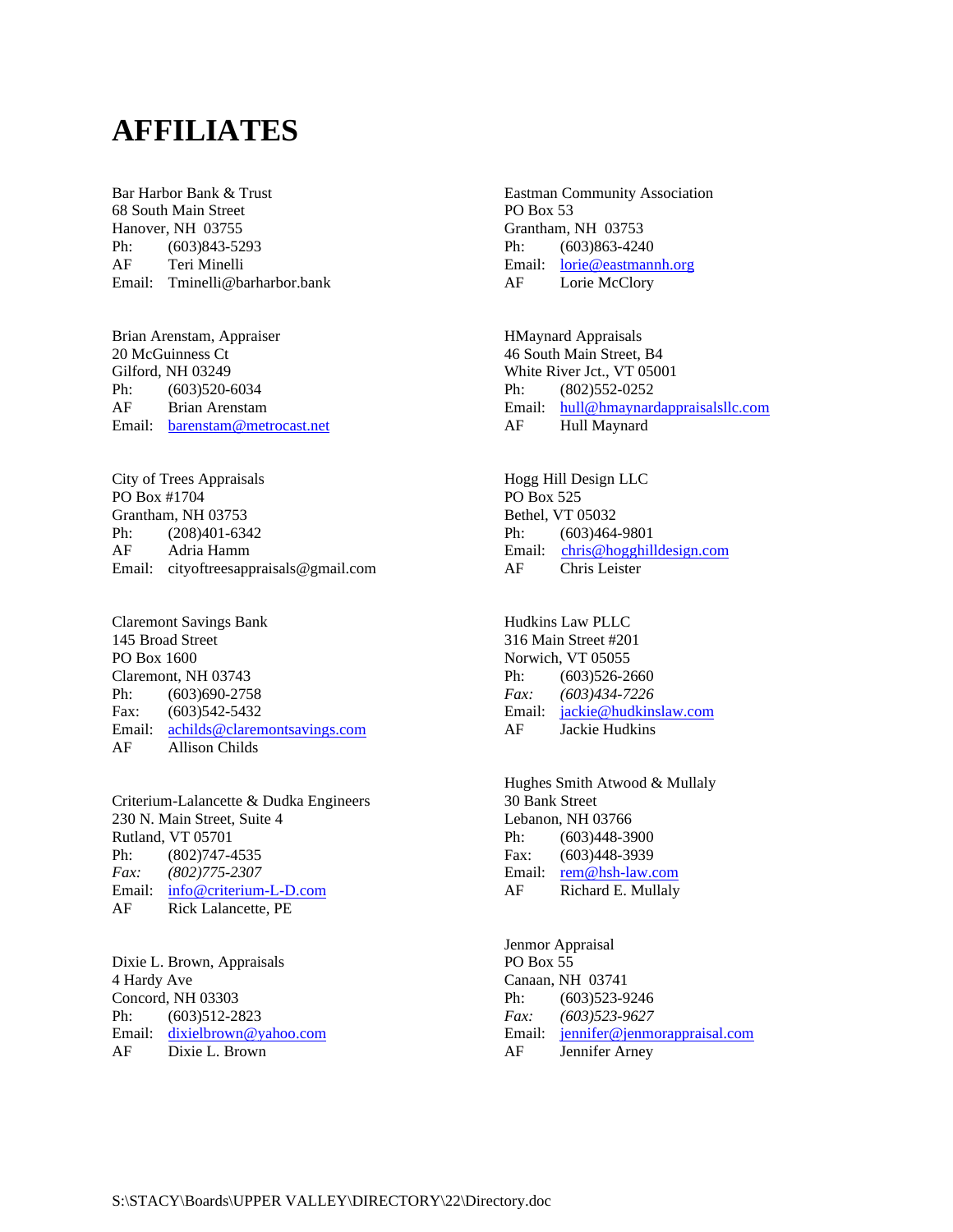Lagasse Appraisal PO Box 12 White River Junction, VT 05001-0012 Ph: (802)2956320 Fax: (802)9051013 Email: [scl@lagasseappraisal.com](mailto:scl@lagasseappraisal.com) AF Steve Lagasse

Law Office of Margaret Jacobs 45 Lyme Road, Suite 209 Hanover, NH 03755 Ph: (603) 643-5010 *Fax: (603) 643-2551* Email: <office@lawmaj.com> AF Margaret Jacobs

Ledyard National Bank 38 South Main Street Hanover, NH 03755 Ph: (603)790-1750 *Fax: (603)643-0161* AF Ed Bidlack Email: Edward.bidlack@ledyardbank.com

Mascoma Bank 70 Main Street W. Lebanon, NH 03784 Ph: (603)443-8684 *Cell: (603)398-3851* Email: [sherry.noyes@mascomabank.com](mailto:sherry.noyes@mascomabank.com) AF Sherry Noyes

Mascoma Bank PO Box 1917 New London, NH 03257 Ph: 526-9306 *Fax*: 526-2904 AF Jim Giller Email: jim.giller@mascomabank.com

Model Appraisal Services, Inc. PO Box 5416 W. Lebanon, NH 03784 Ph: (603)298-8400 *Fax: (603)298-5552* Email: <appraisals@modelappraisal.com> AF Robert Jacobs

New Hampshire Housing Finance Authority 32 Constitution Drive Bedford, NH 03110 Ph:  $(603)310-9245$ *Fax: (603)472-2663* Email: [lford@nhhfa.org](mailto:lford@nhhfa.org) AF Lisa Ford

Phenix Title 120 South Main Street W. Lebanon, NH 03784 Ph: (603)440-3383 Fax: *(603)*215-2910 Email: [jcloutier@phenixtitle.com](mailto:jcloutier@phenixtitle.com) AF Jean Cloutier

Porter Home Inspection PO Box 1323 Claremont, NH 03743 Ph: (603)863-9711 *Fax: N/A* Email: [porterhi@myfairpoint.net](mailto:porterhi@myfairpoint.net) AF Robert Porter

Revision Energy 78 Main Street Enfield, NH 03748 Ph: (603) 632-1263 Email: [kim@revisionenergy.com](kim@energyemp.com) AF Kim Quirk

Rockwood Land Services, LLC PO Box 347 Hartland, VT 05048 Ph: (802)436-1039 *Cell: (802)299-0042* Email: <rockls@vermontel.net> AF Tim Rockwood

Schuster, Buttrey & Wing, PA 79 Hanover Street Lebanon, NH 03766 Ph: (603)448-4782 *Fax: (603)448-3683* Email: [BryceWing@ivylegal.com](mailto:BryceWing@ivylegal.com) AF Bryce M. Wing